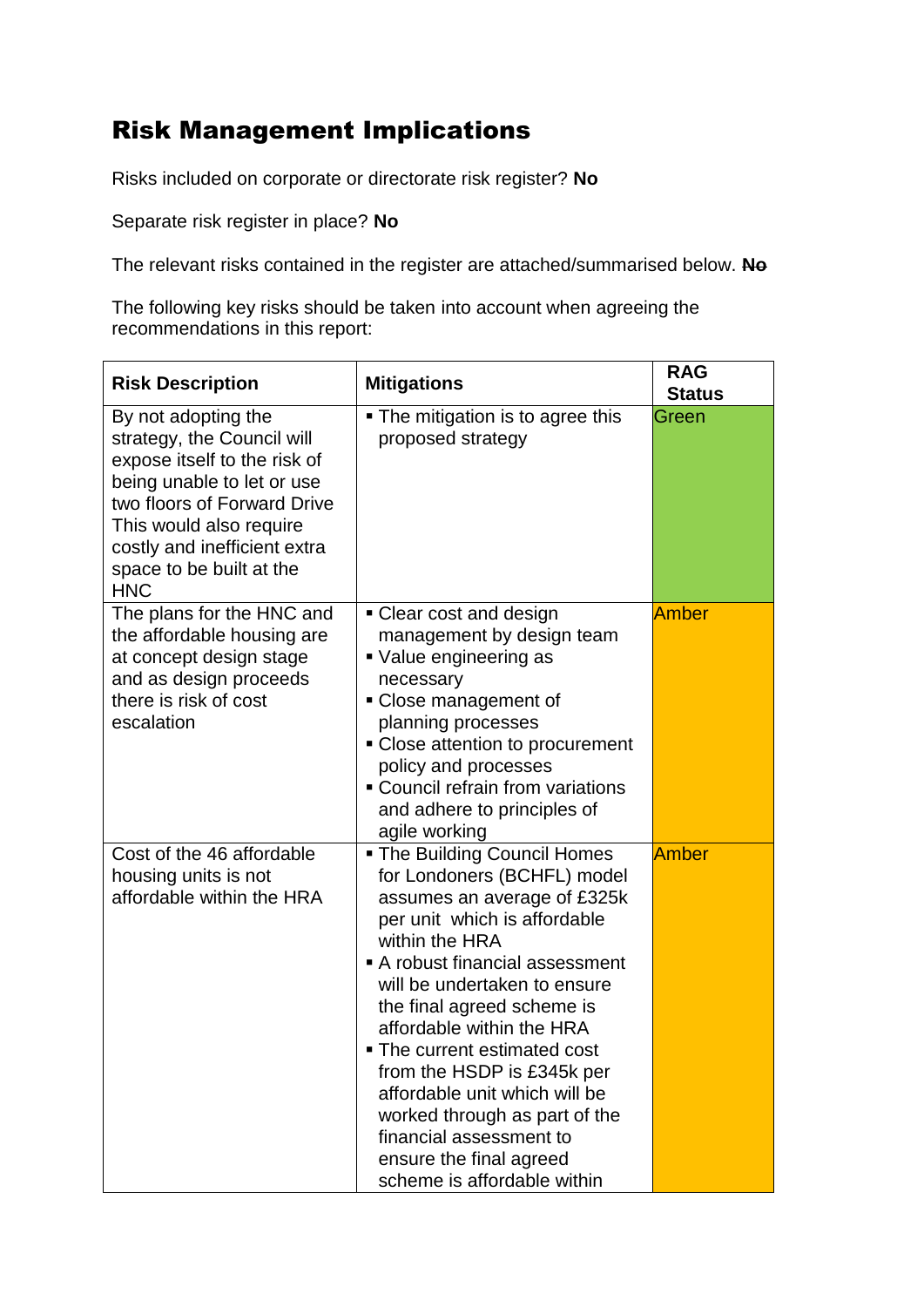| <b>Risk Description</b>                                                                                                                                 | <b>Mitigations</b>                                                                                                                                                                                              | <b>RAG</b><br><b>Status</b> |
|---------------------------------------------------------------------------------------------------------------------------------------------------------|-----------------------------------------------------------------------------------------------------------------------------------------------------------------------------------------------------------------|-----------------------------|
|                                                                                                                                                         | the HRA.                                                                                                                                                                                                        |                             |
| Risk of insufficient car<br>parking having a<br>detrimental effect on agile<br>working                                                                  | • Maximise feasible car parking<br>spaces<br>• Monitor car parking usage                                                                                                                                        | Amber                       |
| Kier linking the costs of the<br>Cat B fit out works with<br>their current Loss &<br>Expense claims                                                     | Adherence to contractual<br>procedures<br>• Close scrutiny of claims and<br>costs                                                                                                                               | Amber                       |
| Risk of further claims from<br>Kiers if additional work<br>awarded                                                                                      | Strong design management<br>and change control<br>procedures to prevent<br>variations impacting on<br>programme                                                                                                 | Amber                       |
| Potential cost increases of<br>fit out works at Forward<br><b>Drive</b>                                                                                 | • Clear change control<br>measures to prevent variations<br>to design                                                                                                                                           | Amber                       |
| Estimate cost of £500,000<br>to re-house the 'ancillary<br>services' is exceeded                                                                        | • Costs are likely to be capital<br>and we will consider what<br>capital schemes can be<br>stopped to cover the additional<br>costs before a proposal is<br>brought forward.                                    | Amber                       |
| Unable to find suitable<br>locations/sufficient face to<br>face space for 'ancillary<br>services'                                                       | Detailed further review is near<br>completion, use of Libraries,<br>Headstone Manor, Children's<br>Centres and Adult NRCs being<br>investigated/piloted as detailed<br>in the report                            | Amber                       |
| <b>Limited Liability</b><br>Partnership with Wates not<br>completed                                                                                     | • Contract currently being<br>drafted                                                                                                                                                                           | Green                       |
| Fit out costs of HNC<br>unaffordable                                                                                                                    | • Current capital provision for<br>the three sites<br>Realistic and approved cost<br>plan for fit out prior to any<br>decisions                                                                                 | Amber                       |
| Changes to the model for<br>the HSDP increase<br>costs/reduced income<br>increasing in the Council's<br>borrowing requirement<br>making it unaffordable | • Professional partner (Wates)<br>employed as Development<br>Manager<br>Ability to adapt Business Plan<br>to revise scheme and manage<br>costs<br>• Governance structure will be<br>in place to support changes | Amber                       |